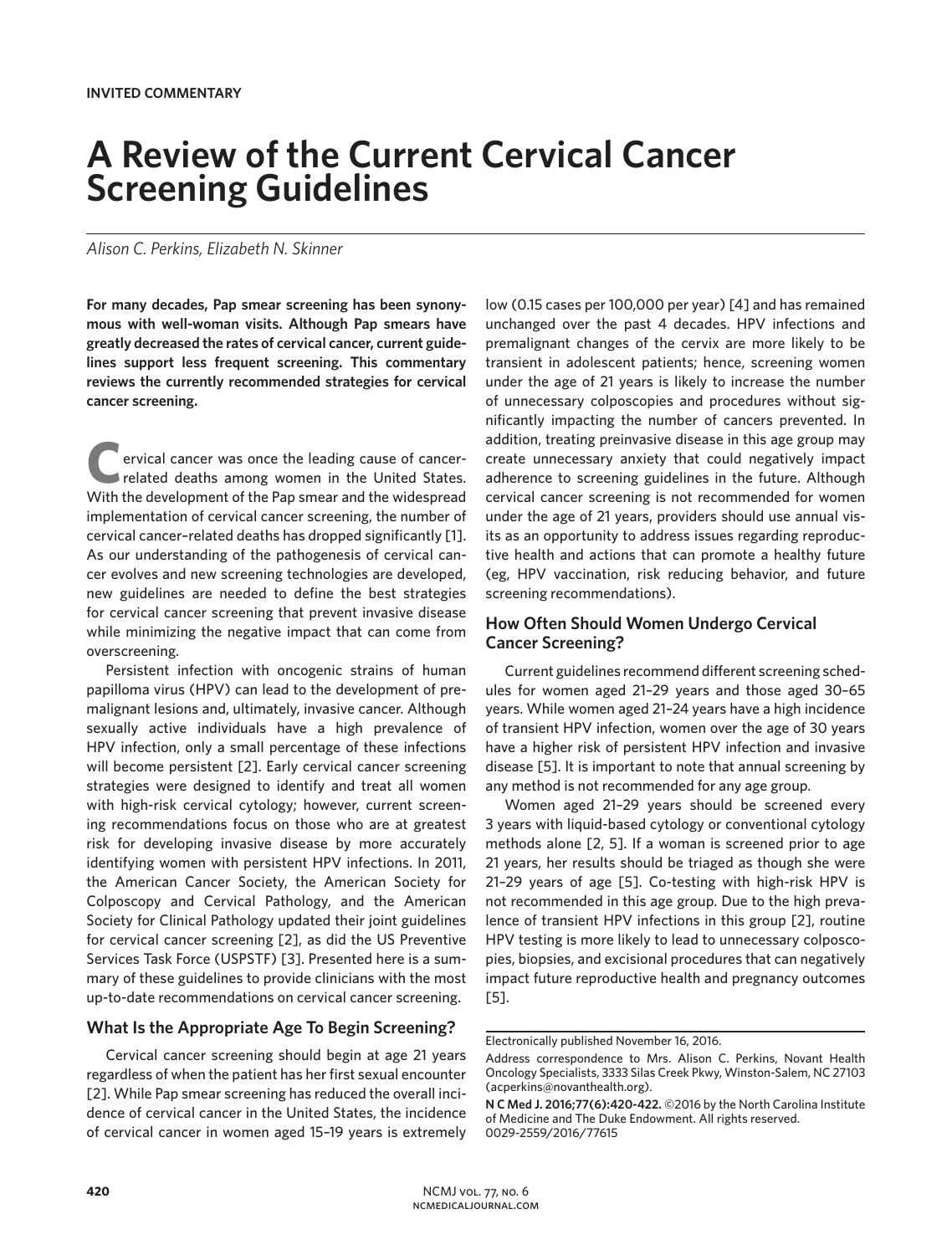Women aged 30–65 years should be screened every 5 years, and they should receive co-testing with cytology and high-risk HPV. A review of multiple studies confirms that co-testing with HPV increases the detection of cervical intraepithelial neoplasia (CIN) grade 3 or cancer, thus reducing rates of this at subsequent screenings [2]. Multiple European studies have demonstrated the low risk (0.28%) of detecting CIN grade 3 or cancer 6 years after negative co-testing [6]. These findings have been supported by the Kaiser Permanente Northern California cohort, which demonstrated that the 5-year risk of developing CIN grade 3 or higher following a negative co-test was 0.08% [5]. Screening every 3 years with cytology alone is an accepted alternative to co-testing.

Another study compared the risk of developing cervical cancer associated with screening intervals of 1, 2, and 3 years after a negative Pap test. The authors concluded that Pap smear screening every 3 years with cytology alone is an acceptable screening interval that provides an appropriate balance between benefit and harm [7]. While a rise in HPV vaccination rates is expected to reduce the incidence of persistent HPV infections, it is important to note that vaccination has not affected current screening guidelines [2].

### **When Is It Appropriate to Discontinue Screening?**

Women 65 years or older who have had 10 years of normal screening results should not continue with routine cervical cancer screening. This 10-year interval is defined as either 3 consecutive negative cytology results or 2 consecutive negative co-testing results, with the most recent evaluation being within the last 10 years [2, 5]. The cervical transformation zone in older women is smaller and less accessible to HPV infections [8], and only a small percentage of women over age 65 years will develop a persistent infection after a high-risk HPV exposure [9]. Because cervical cancer develops many years after an infection occurs, screening this population would detect very few new cases of CIN grade 2 or above, thus preventing very few cervical cancers and even fewer cancer deaths [9].

### **Are There Recommendations for Screening Special Populations?**

Some women have risk factors that are associated with an increased risk of developing CIN grade 3 or above or invasive disease. For these patients, an alternative screening schedule may be appropriate.

Women who have been treated for a premalignant lesion should be followed with post-treatment surveillance Pap smears every 6 months for 1 year [10]. If their post-treatment Pap smears are normal, they can then return to screening per recommended guidelines. These patients should continue screening for a total of 20 years, even if this extends screening past the age of 65 years [2, 5].

Women who have had a hysterectomy with complete removal of the cervix should not continue screening, provided they have never been treated for CIN grade 2 or higher. If a woman in this subgroup reports a new partner, routine Pap smear screening or co-testing is not recommended due to the low incidence of vaginal dysplasia and vaginal cancer in this group [2, 11]. Women with a history of CIN grade 2 or above in the past 20 years who undergo a total hysterectomy should continue with screening as outlined in the guidelines [2].

Women who are HIV-positive should undergo screening with cytology every 6 months for the first year after diagnosis, followed by annual screening [12]. There are no conclusive data to support the routine use of HPV co-testing; however, high-risk HPV testing is recommended when triaging a Pap smear with atypical squamous cells of undetermined significance [13].

### **Conclusion**

Cervical cancer screening remains an important part of a woman's health care maintenance plan. We encourage clinicians to review these guidelines and incorporate these recommendations into their daily practice. While Pap smears were once synonymous with a woman's annual wellness visit, as these guidelines become integrated, providers and patients will recognize that annual Pap smears are no longer needed. Instead, we recommend that providers use these annual encounters as an opportunity to educate patients on the current screening recommendations and the pitfalls that come with excessive screening. These wellness visits can also serve as educational opportunities to review risk reducing behavior, HPV vaccination, contraceptive counseling, and breast health. As with any screening tool, it is important to evaluate the pros and cons of cervical cancer screening and its impact on patients. While the Pap smear has drastically reduced the number of cases of cervical cancer and mortality from this disease, we must recognize the potential harm and expense that can come from overscreening. Utilization of the guidelines presented here should allow providers to adequately screen patients and detect premalignant and treatable invasive disease while reducing the number of unnecessary colposcopies and/or excisional procedures that can be harmful and costly to patients.

**Alison C. Perkins, PAC, MMS** gynecologic oncology, Novant Health Oncology Specialists, Winston–Salem, North Carolina. **Elizabeth N. Skinner, MD** gynecologic oncologist, Novant Health Oncology Specialists, Winston–Salem, North Carolina.

#### **Acknowledgments**

Potential conflicts of interest. A.C.P. and E.N.S. have no relevant conflicts of interest.

#### **References**

- 1. Dr. Pap's smear: the test and its times. *American Medical News*. September 3, 2007. http://www.amednews.com/article/200709 03/health/309039956/4/. Accessed July 1, 2016.
- 2. Saslow D, Solomon D, Lawson HW, et al; American Cancer Society; American Society for Colposcopy and Cervical Pathology; American Society for Clinical Pathology. American Cancer Society, American Society for Colposcopy and Cervical Pathology, and American Soci-